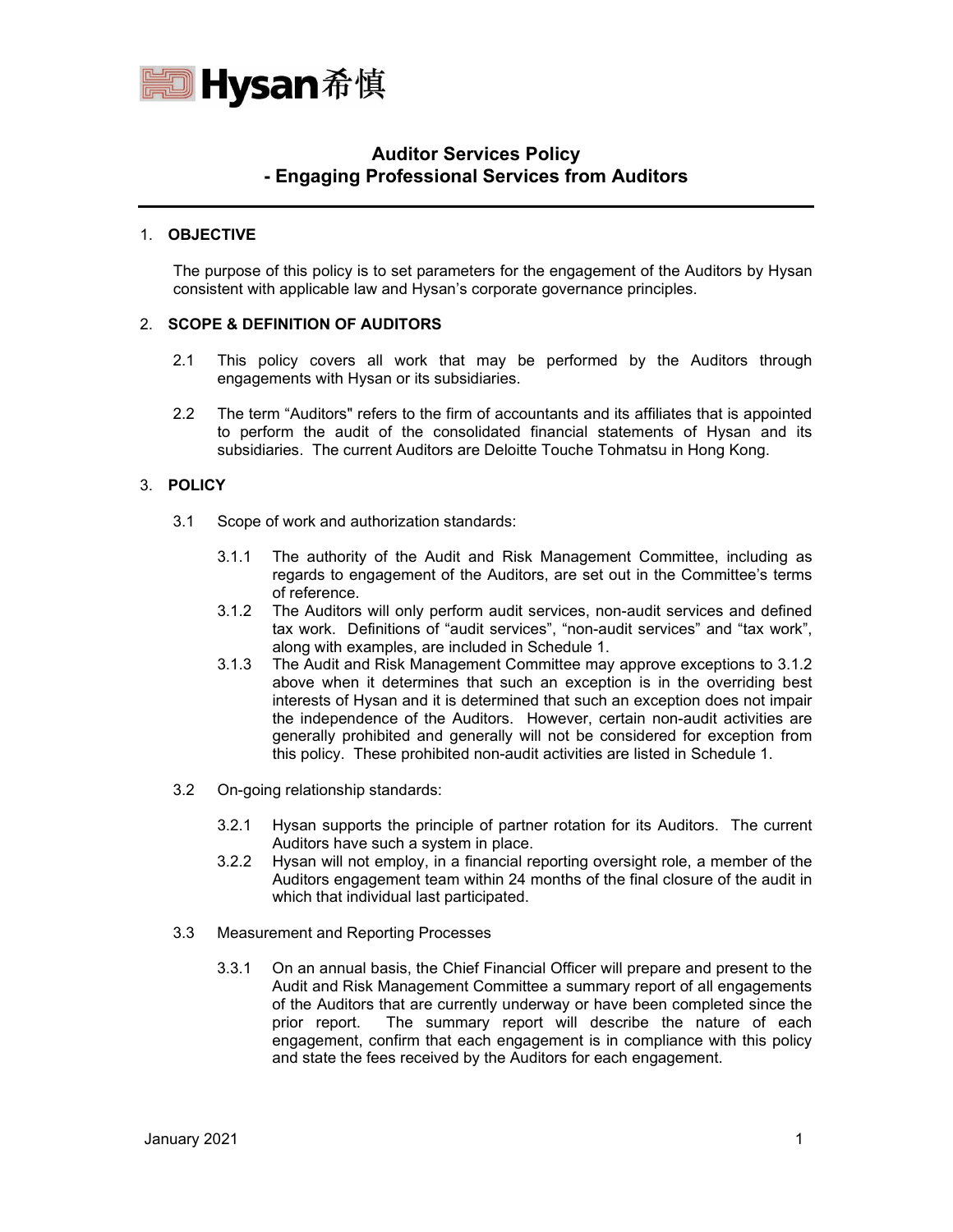

3.3.2 In addition to complying with Company's level of authority, Chief Financial Officer will be responsible for reviewing all contracts of engagement with the Auditors, except for contracts directly engaged by the Audit and Risk Management Committee or Internal Audit.

## 4. **POLICY OWNER AND RESPONSIBILITY**

The Audit and Risk Management Committee is the owner of this policy and will review and update this policy and providing interpretations on its application.